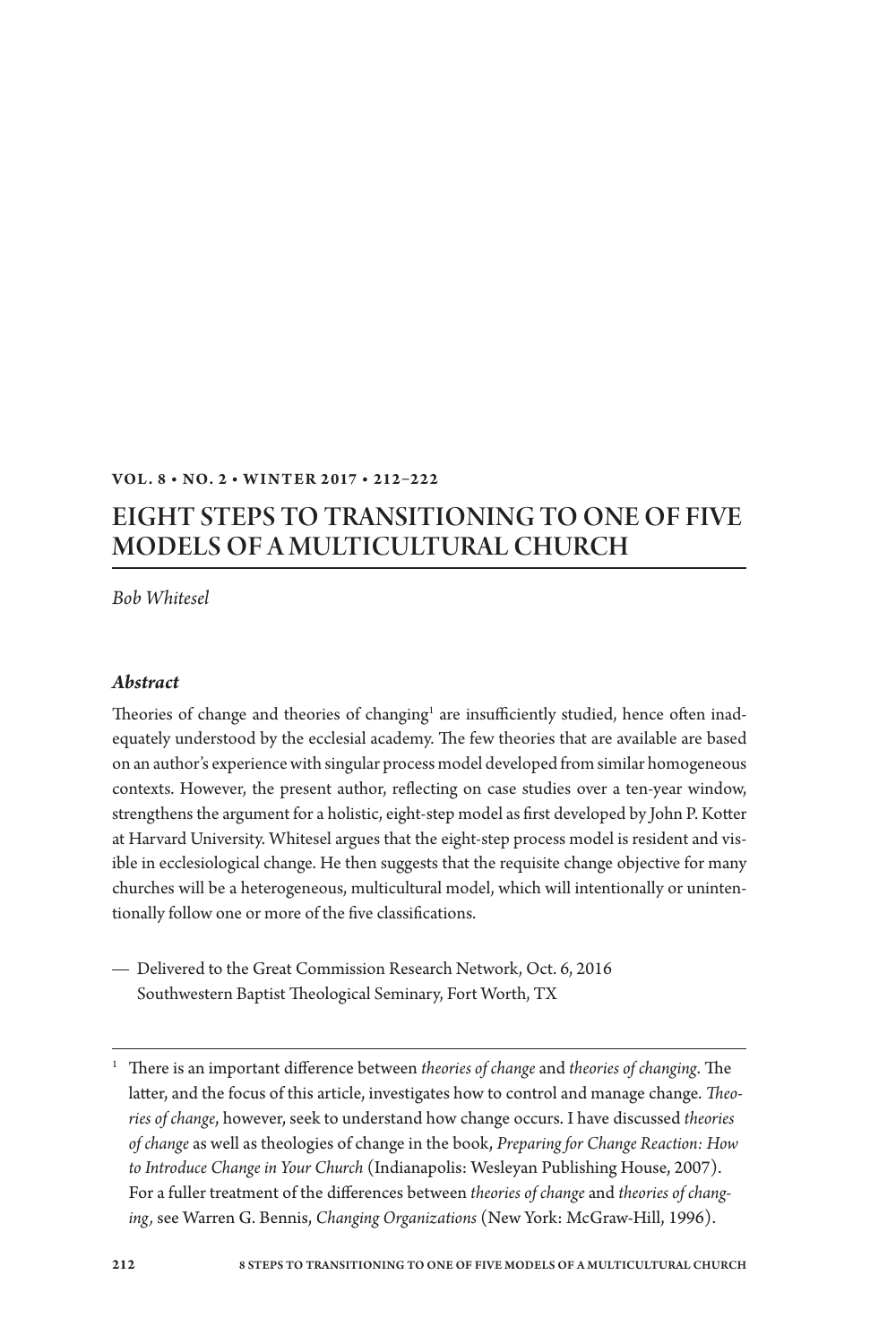#### **The need for research by the academy.**

In my literature review on ecclesial change, $2$  I found that prominent (e.g. megachurch) authors who customarily tout one model that has worked for her or him pen most popular books on church change. Subsequently, overall general principles of organizational change in the ecclesial context are contextually bound and may be too narrow.

In addition, a *theology* of change/changing is poorly understood. Yet, both the Bible and church history are replete with ecclesial change, e.g. from old covenant to new covenant (Heb 8:13, Col 2:16–17) and from monarchies (1 and 2 Sa, 1 and 2 Ki), to oligarchies ( Judges), to syndical forms of government (the council of Jerusalem, Ac 15:1–12).3

To establish a theological context for church change, I penned three chapters in the book, *Preparing for Change Reaction: How to Introduce Change in Your Church*. This current article will assume that either the reader has read those chapters or will consult them later. Subsequently, the present discussion will be delimited to the theory and practice of changing with one of five potential multicultural objectives.4

#### **A case study basis for research.**

Reliable and valid process models usually arise from examining and comparing numerous case studies. In this regard, the best organizational researcher may be John P. Kotter, former professor at Harvard Business School. Having read hundreds, if not thousands, of student case studies, he began to formulate a process model that would explain successful change. His seminal article in *Harvard Business Review* titled, "Leading Change: Why Transfor-

 $2$  This article will expand some of my previous theorizing as represented in two of my books: *Preparing for Change Reaction: How to Introduce Change in Your Church* and *The Healthy Church: Practical Ways to Strengthen a Church's Heart* (Indianapolis: Wesleyan Publishing House, 2013). In addition, my initial thoughts on the "How to Change a Church in 8 Steps" can be found in my article of the same title in *Church Revitalizer Magazine* 1 no. 5 (2015): 44–45.

<sup>4</sup> I embrace the term multicultural in lieu of multiethnic or multiracial, because the latter carry important implications for reconciliation between cultures that have been polarized by violence and bigotry. My coauthor Mark DeYmaz and I in *re:MIX – Transitioning Your Church to Living Color* (Nashville: Abingdon Press, 2016) spend several chapters addressing the importance of multiethnic and multiracial reconciliation. The reader of this present article should consult our more exhaustive treatment there. Thus, the present article will be delimited to general procedures, processes, and plans that can result in a multicultural church regardless if that cultural mix is ethnic cultures, affinity cultures, generational cultures, social economic cultures, etc.

<sup>3</sup> P. Schaff and D.S. Schaff, *History of the Christian Church*, vol. 1 (New York: Charles Scribner's Sons, 1910), 504.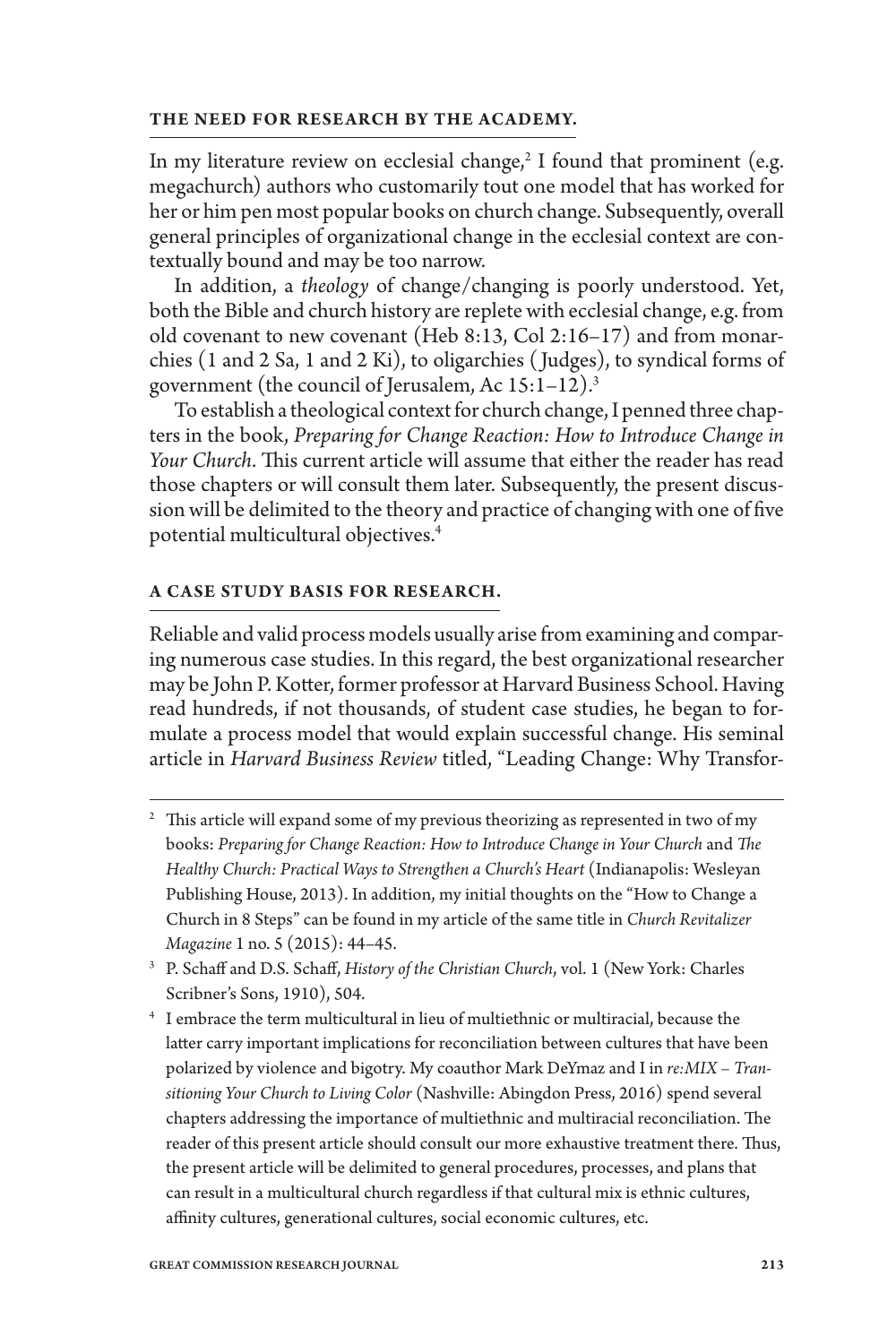mation Efforts Fail," created a seismic shift in the way organizational theorists and practitioners applied the change process. His theory of changing as reflected in his eight steps for leading change became a staple for the study of organizational change in business schools and increasingly in seminaries.

In my position as professor of missional leadership for over a decade, first at Indiana Wesleyan University and then at Wesley Seminary at Indiana Wesleyan University, I have been afforded the opportunity to also study hundreds of student case studies on ecclesial change. I have observed that ecclesial change follows very closely Kotter's eight-step model. In this paper, I will briefly explain how Kotter's model can inform a process model for ecclesial change.

#### **Outcomes: Five Models of Multicultural Churches**

As mentioned above, a delimiter for this article is that I will consider objectives with more colorful (i.e. multicultural) outcomes. I do this because of my research interest and because it is of growing relevance to homogeneous churches in an increasingly heterogeneous world. I employ the term multicultural in the broadest sociological sense and a list of ethnic, generational, socioeconomic, affinity, etc. cultures as relevant to this discussion can be found in *The Healthy Church*, pages 58–59.

In a previous article for *TheGreat Commission Research Journal*, I put forth in detail five multicultural models as a contemporary update of the historical categories of Sanchez.<sup>5</sup> I also demonstrated some of these models afford a more comprehensive and reconciliation-based approach. I then evaluated each model through a ten-point grid of "nomenclature, mode of growth, relationships, pluses, minuses, degree of difficulty, creator complex, redistribution, relocation and reconciliation."6 This present article will assume that the reader has access to this article for further reading. An overview of the five models will frame the process model's objectives.

### **The Cultural Assimilation Church: A Creator Complex**

The model is not actually multicultural but is listed here because of prevalence. This is a church where a dominant culture absorbs smaller or less powerful cultures into the behaviors, ideas, and products<sup>7</sup> of the domineering culture. C. Peter Wagner observed that such congregations opened "their doors for the ethnics [sic] to come into *their* church and worship in *their* way, with predictable lack of success."8 He came to describe this malady as

<sup>8</sup> C. P. Wagner, *Our Kind of People: The Ethical Dimensions of Church Growth in America* (Louisville, KY: John Knox Press, 1979), 162 (emphasis original).

<sup>5</sup> D. Sanchez, "Viable Models for Churches in Communities Experiencing Ethnic Transition," (unpublished paper, Fuller Theological Seminary, 1976).

<sup>6</sup> "Five Types of Multicultural Churches: A New Paradigm Evaluated and Differentiated," *The Great Commission Research Journal* 6, no. 1 (2014).

<sup>7</sup> P. Hiebert, *Cultural Anthropology* (Grand Rapids: Baker Academic, 1976), 25.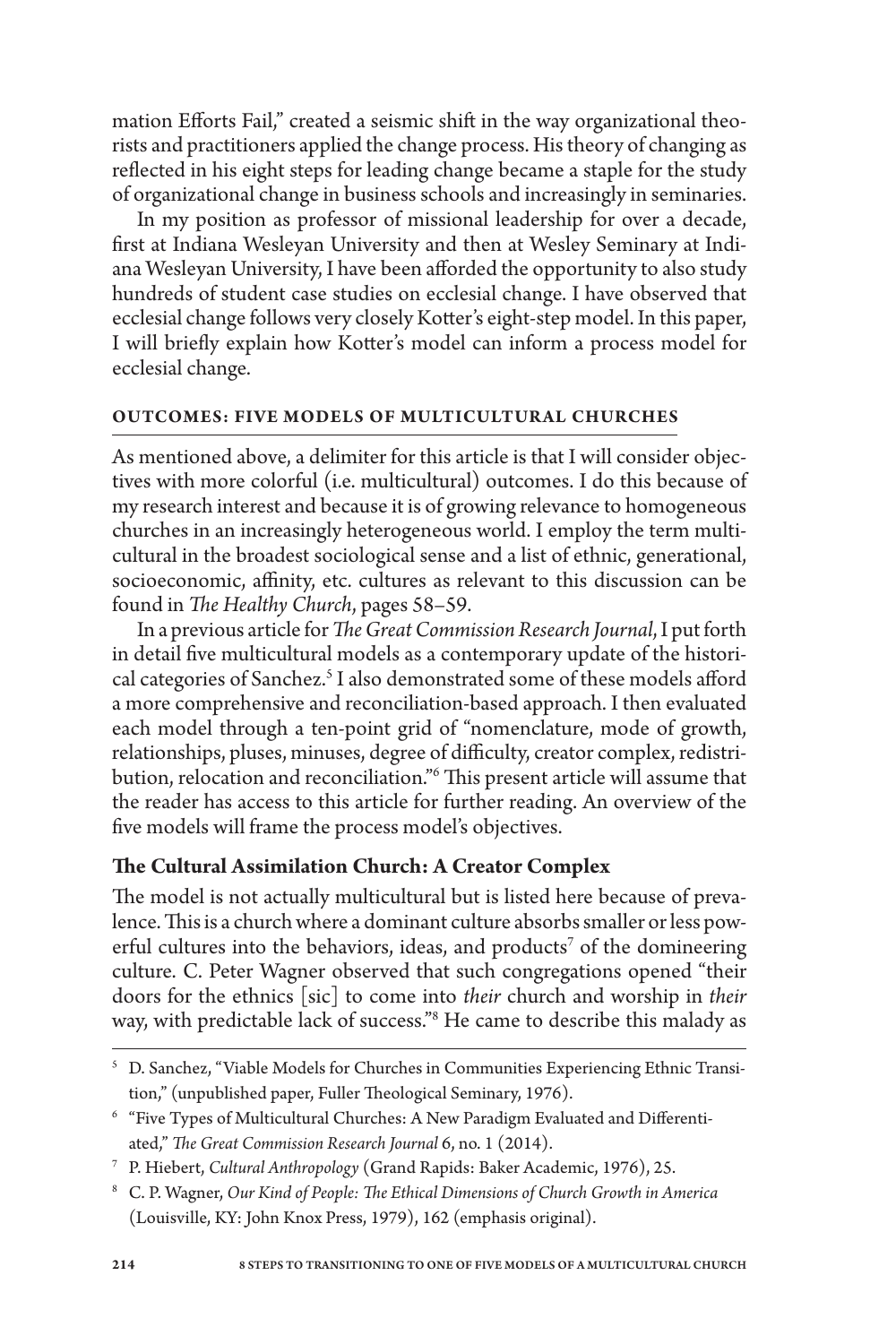a "creator complex"<sup>9</sup> where a dominant culture will subconsciously attempt to make over people from other cultures into the image of the dominant culture.10 To understand the attraction of assimilationist churches, one must consider three types of cultural adaptation.<sup>11</sup>

*Consonant adapters:* These are people who willingly adapt to the behaviors, ideas, and products of another culture. Assimilationist churches may grow more readily among people who embrace consonant adaptation. Unfortunately, their goal is not subcultural preservation or even appreciation, rather the absorption of subcultures into a dominant culture. The loss of indigenous arts, histories, and traditions creates a world less rich in variety and complexity than God designed.

*Selective adapters:* They adapt to another culture but do so only partially. They love their cultural traditions and so bring into the new mixture some of their traditions and arts. Examples can be found in Alejandro Portes and Ruben G. Rumbaut's *Immigrant American: A Portrait*. 12 Selective adapters historically founded and fought for immigrant variations in the American church, e.g. the former Norwegian Lutheran Synod, now the Evangelical Lutheran Church Synod.

*Dissonant adapters:* They adapt very little to the dominant culture, preferring the familiarity and reassurance of their own culture. An African-American friend that wears his tribal dashiki to church in America may exemplify this. Dissonant adapters often share a concern that their cultures are being sidelined, if not minimalized, by both selective adaption and consonant adaption. They typically prefer a worship service where their culture is celebrated, preserved, and sanctified rather than blended (more on blending below).<sup>13</sup>

- <sup>11</sup> See R. G. Rumbaut, "Acculturation, Discrimination, and Ethnic Identity among Children of Immigrants," in *Discovering Successful Pathways in Children's Development: Mixed Methods in the Study of Childhood and Family Life*, ed. T. S. Weisner (Chicago: University of Chicago Press, 2005), 8; and C. Kraft, *Christianity in Culture: A Study of Dynamic Biblical Theologizing in Cross-Cultural Perspective* (Orbis Books, 1979), 113.
- <sup>12</sup> A. Portes and R. G. Rumbaut, *Immigrant American: A Portrait* (Oakland: University of California Press, 1996).
- <sup>13</sup> Questions for further study include:
	- Does the proliferation of social community over the Internet strengthen or undermine cultural subsets?
	- • Does the proliferation of social community over the Internet strengthen or undermine consonant, selective, and/or dissonant adaption?

<sup>9</sup> Ibid., 96.

<sup>&</sup>lt;sup>10</sup> See examples in Robert Jensen, "White Privilege Shakes the US," in Paula S. Rothenberg, *White Privilege: Essential Readings on the Other Side of Racism* (New York: Worth, 2002), 103–106.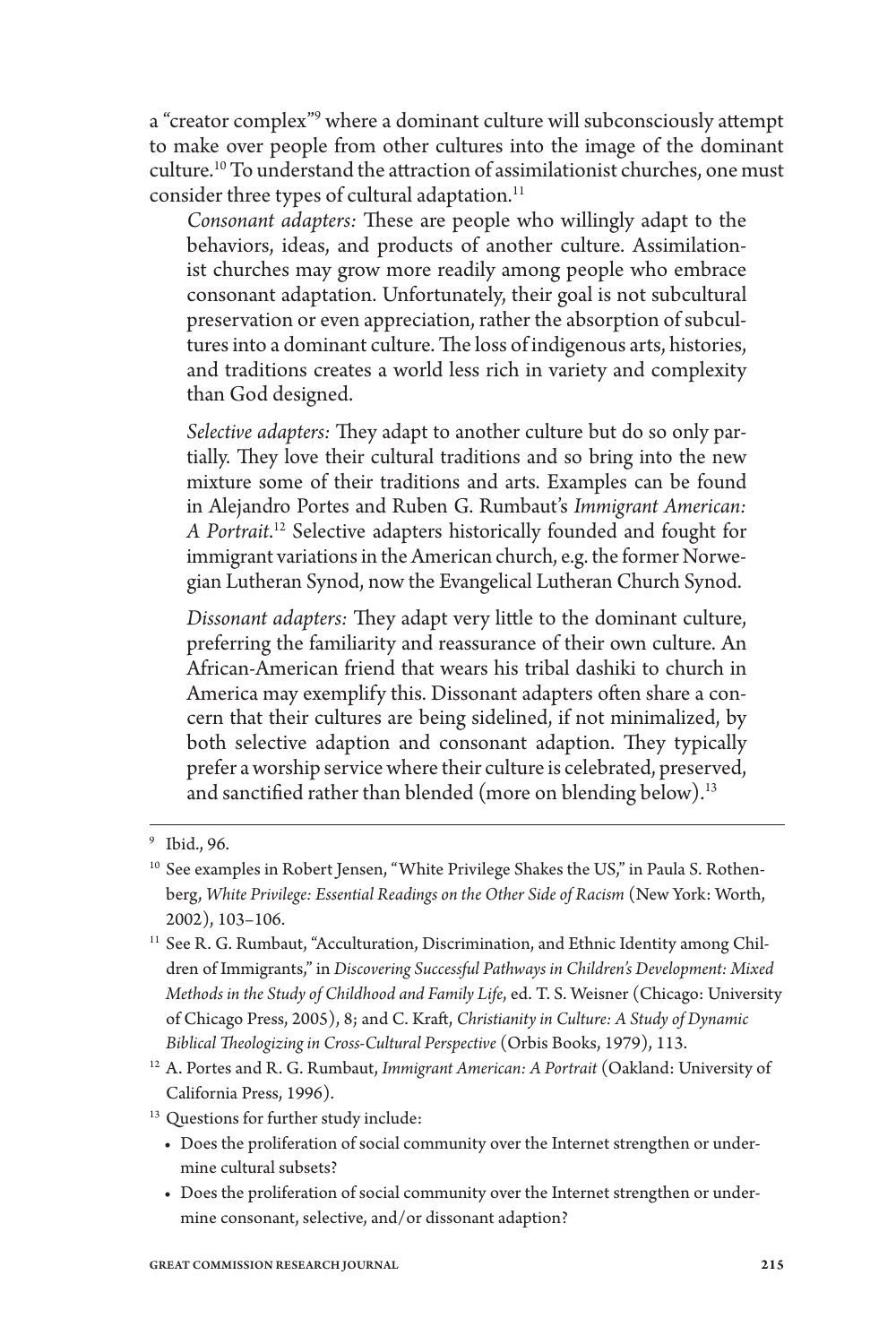As noted, the assimilationist church may not connect with either the dissonant adapter or the selective adapter. Moreover, the creator complex in the assimilationist church may make it homogeneous. This is exacerbated if a subculture feels it is not being treated equally or fairly in a church (whether that subculture is a generational youth group culture or a Spanish-speaking culture). As a result, the subculture is likely to break away from the parent church and form an independent organization. While some will note that this proliferates the overall number of churches, it has been my observation that many of these churches are often too small and underfunded to survive. They may result in too many unplanned church offspring, which often do not survive.

### **The Multicultural Blended Church: Indeterminate Color**

Here the goal is an organization that celebrates its variety with distinct cultural segments sprinkled throughout worship services. Because not all cultural artifacts are discarded, but some are retained, the result can be a new cultural experience (i.e. a blended culture). Blended worship might include a seventeenth century hymn played on contemporary instruments of guitars and drums, or Caribbean folk songs sung by a choir. The result can often be a less than appetizing concoction, especially to dissonant adapters. John V. Taylor, Africanist and bishop of Winchester summed this up by stating, "We do not want the westernization of the universal Church. On the other hand we don't want the ecumenical cooks to throw all the cultural traditions on which they can lay their hands into one bowl and stir them to a hash of indeterminate colour."14

In addition, this model does not break down as many cultural barriers, because people attracted to these services already appreciate a mixture of cultures. Usually only consonant and selective adapters are drawn to this type of church. Personally, I find this type of church rewarding, but this is probably due to my travels as well as the international makeup of my students.

### **The Multicultural Mother/Daughter Church: Cultural Apartheid?**

A multicultural mother/daughter church often arises when a subculture becomes polarized from the dominant culture in a church. The dominant group often decides it is best for the subculture to "start their own church." In the name of "planting" a church, cultural apartheid occurs. While this does offer a community more church options, as mentioned above, they are often too small to survive or influence the mother church. This model also does little to reconcile cultural differences, because the subculture is often seen as second class and as a result, has little influence upon the mother church.

<sup>14</sup> J.V. Taylor, "Cultural Ecumenism," *Church Missionary Society Newsletter*, November 1974, 3.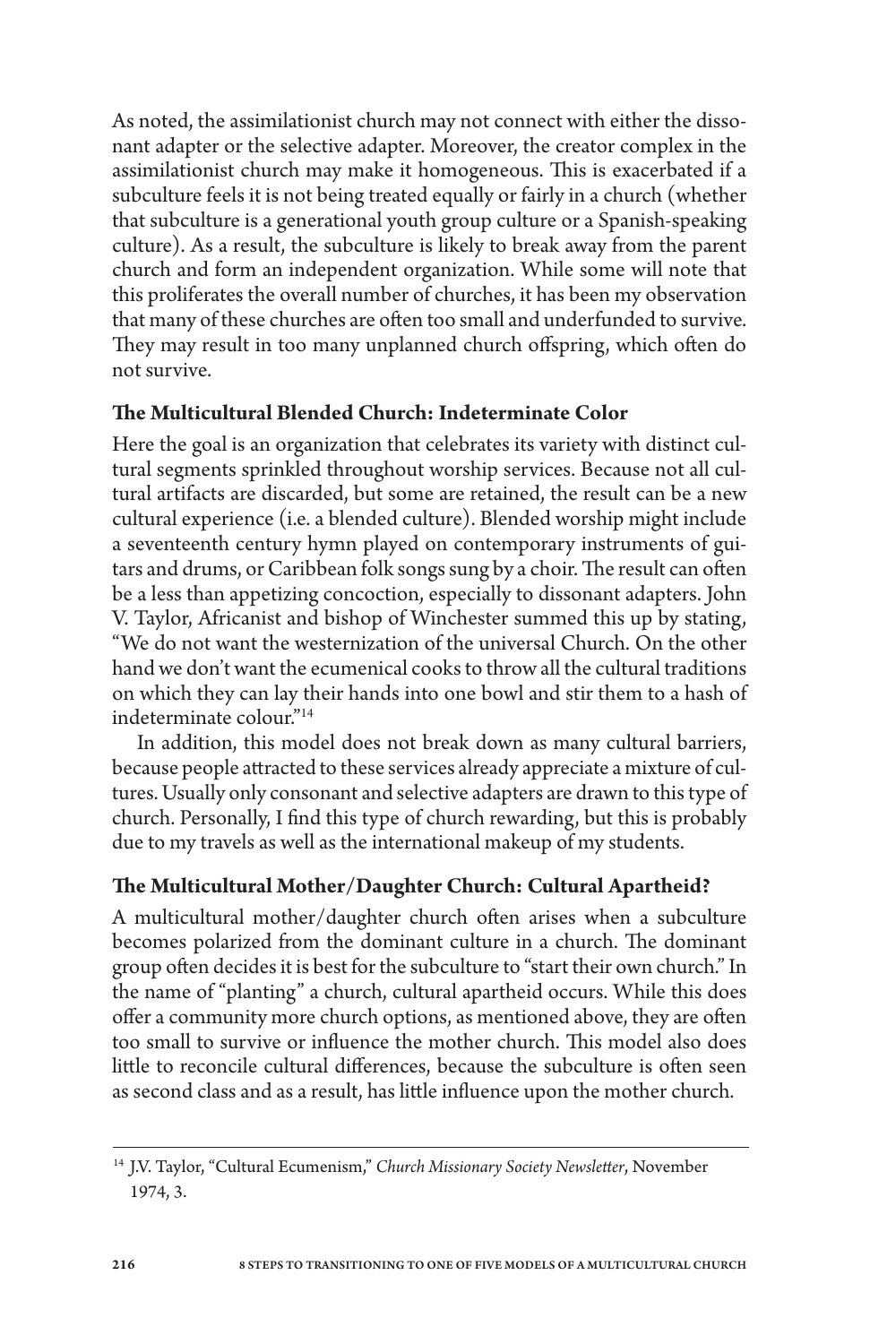### **The Multicultural Partnership Church: Patron and Stipendiary**

A fourth type, as described by Al Tizon and Ron Sider in their book, *Linking Arms, Linking Lives*, <sup>15</sup> occurs when a healthier congregation partners with a church of a different and often less dominant culture. An admirable tactic, it unfortunately does little to break down cultural walls since the physical and interpersonal distance between the two congregations is great. The struggling church, often in an urban area, will be perceived as the stipendiary of a wealthy patron. With this model, a church does better to share the wealth, but it does little to create reconciliation between cultures because of distance and the patron-stipendiary relationship.<sup>16</sup>

### **The Multicultural Alliance Church: A Church of Equals**

The alliance model is a heterogeneous organization led by an inclusive and balanced alliance drawing from the different cultures it is reaching. The alliance honors cultural differences by embracing multiple, culturally different worship services that are led by a heterogeneous organization. Daniel Sanchez, in his early work on multicultural models at Fuller Theological Seminary, describes this as one church "comprised of several congregations in which the autonomy of each culture is preserved and the resources of the congregations are combined to present a strong evangelistic ministry."<sup>17</sup> Such a church may share assets such as budgets as well as leadership duties with culturally integrated and balanced boards. A strong respect and appreciation of cultural differences often results when leaders are forced to work together to run a church.

Offering multiple homogeneous worship options not only better preserves the different cultures involved and reaches dissonant adapters, but also allows the church to reach out to multiple cultures simultaneously. Manwell Ortez<sup>18</sup> rightly points out that this model can result in culturally separate worship silos. However, this risk can be met when a church

<sup>15</sup> R. J. Sider and A. F. Tizon, *Linking Arms, Linking Lives: How Urban-Suburban Partnerships Can Transform Communities* (Grand Rapids, MI: Baker Books 2008).

 $^{16}$  At this juncture, it is important to keep in mind what John Perkins calls the 3Rs of a healthy church (*A Quiet Revolution: The Christian Response to Human Need, a Strategy for Today* [Urban Family Publications, 1976], 220). The first R is *relocation*, i.e. that the church should be relocating in the community of need rather than retreating to the suburbs and distancing itself. The second R is *redistribution* and indicates a redistribution of wealth and power. This can be addressed by suburban/urban partnerships. The third R is spiritual and physical *reconciliation*. Perkins points out it is not one or the other but both if churches are truly to be bearers of the Good News.

<sup>17</sup> Sanchez.

<sup>18</sup> M. Ortez, *One New People: Models for Developing a Multiethnic Church* (Downers Grove, IL: Inter-Varsity Press, 1996).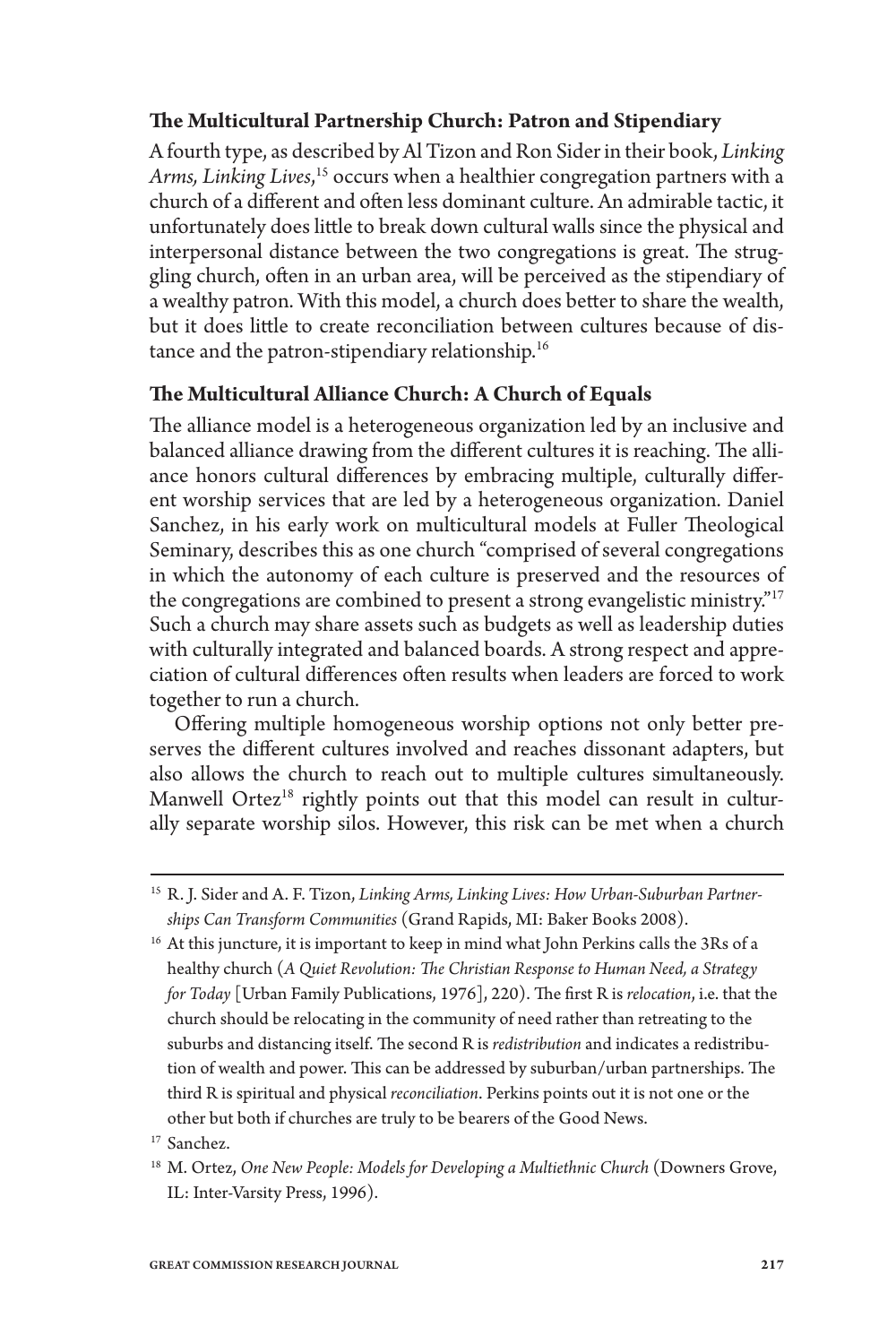overcomes cultural walls by running the church together rather than just pew sharing. I have often stated that "you can't reconcile cultures by simply sitting next to each other in a pew and sharing one another's songs. You must share your life and your leadership." Running a church together forces congregants to collaborate with people of different cultures to organize, administrate, and tackle the *missio Dei*.

#### **Eight Steps to Transitioning to a Church**

#### **of Living Color**

Toward any one of these models, my experience has led me to believe that Kotter gives us a helpful roadmap. His seminal model for leading change was based upon years of studying management school case studies. In a similar vein, for over a decade, I have compared and contrasted Kotter's model with my seminary students' case studies. The following is a brief introduction to Kotter's process model based upon that comparison:

### *Step 1 – establish a sense of urgency.*

Kotter found that people will not undertake change unless they feel there is some urgent pressure propelling them forward. It is important for the leaders of the church to ascertain and explain this pressure. It can be the pressure of a dwindling congregation, dwindling finances, or a change in culture in the community, but urgency is the key. Kotter found that people will not be motivated to undertake change unless they feel there is no other option. As explained below, the visionaries (e.g. leaders/pastors) often feel they need to create the vision first. Kotter found that they only need to share the urgency. The vision (the next step) is more collaborate in creation.

### *Step 2 – build a powerful guiding coalition.*

Kotter uncovered that change cannot be led by one person or one visionary. It cannot be led by a coalition that only includes change proponents either. It actually takes a coalition of people from all cultures in the organization for successful change to occur. Change will more likely occur if the vision includes input from all cultural gatekeepers, including the naysayers. I have found that including some of the gatekeepers and naysayers in the guiding coalition does not actually undermine the coalition; rather, it gives it the ability to develop a broader consensus for change.<sup>19</sup> If you only fill the guiding correlation with people who favor the change, then the change will

<sup>19</sup> B. Whitesel, *Staying Power: Why People Leave the Church over Change and What You Can Do about It* (Nashville: Abingdon Press, 2002).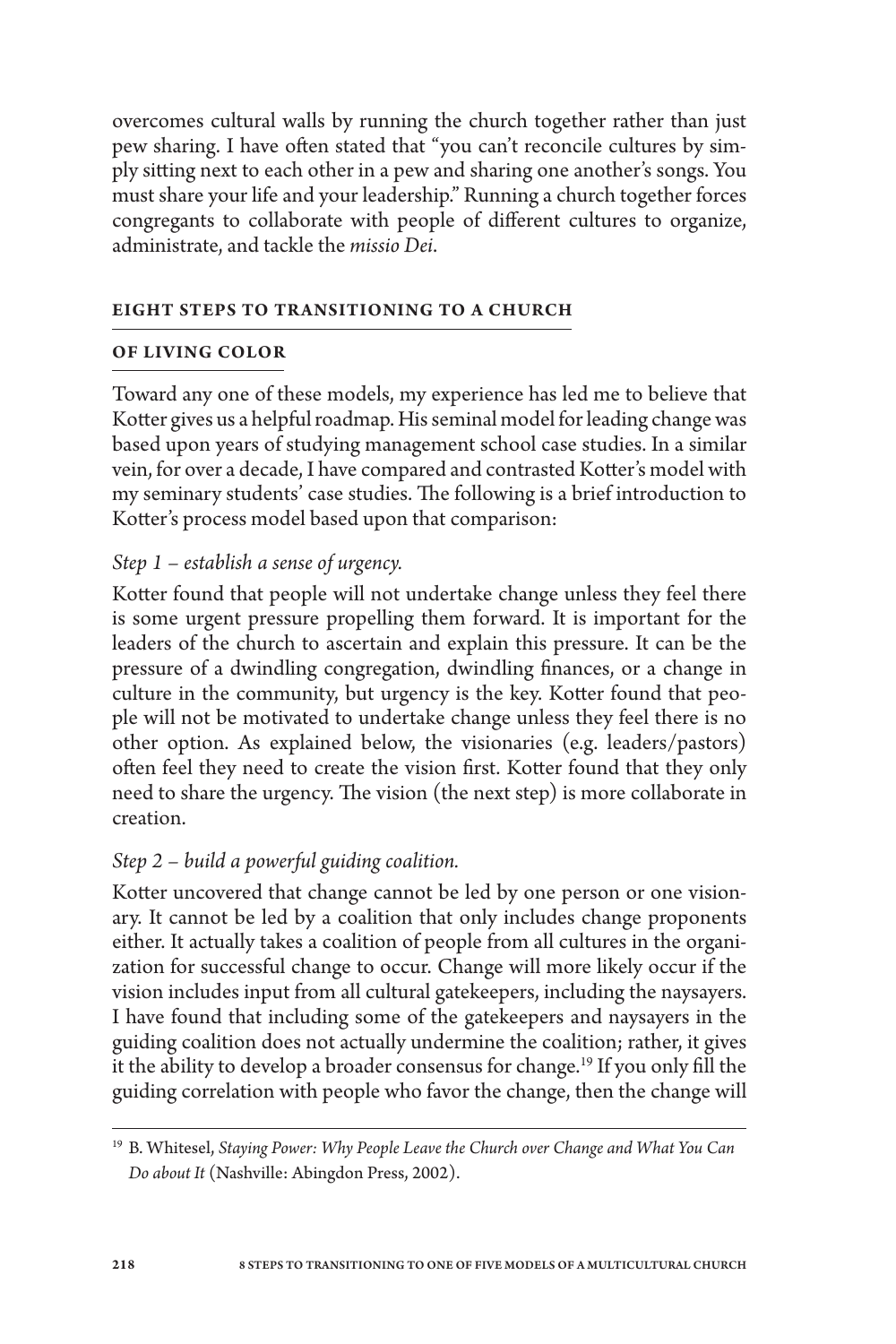polarize the organization. In addition, Dyck and Starke found that breakaway organizations and group exit can result if the naysayers do not have a voice.20

I have found this "broad coalition" sadly missing in most church change paradigms but readily evident in success stories. I described in *Staying Power: Why People Leave the Church Over Change and What You Can Do About,* twelve examples of churches that changed in a unifying manner by embracing collaboration in the change process.

### *Step 3 – create a vision.*

Though most church leaders start here, this should be the third step. It may be why change often fails. A vision should be created by the guiding coalition, not a narrow band of change proponents. Thus, step two is labeled a "guiding coalition," because it "collaboratively" leads and "guides" the organization toward the future, taking into account all cultures and perspectives. Because different groups within the church are represented, including the naysayers, vision typically is more palatable to a larger segment of the  $church<sup>21</sup>$ 

### *Step 4 – communicate the vision.*

Often the vision is communicated via a static list of objectives. However, research indicates that utilizing a "narrative story" multiplies the chance of the change succeeding. Scott Wilcher has suggested that change is more than twice as likely to occur if a metaphorical story is attached to depict the change.<sup>22</sup> Wilcher found that traditional change methods<sup>23</sup> are only success-

- <sup>20</sup> See Bruno Dyck and Frederick A. Starke's research in "The Formation of Breakaway Organizations: Observations and a Process Model" in *Administrative Science Quarterly* 44 (1999): 792–822; with corresponding data in Frederick A. Starke and Bruno Dyck, "Upheavals in Congregations: The Causes and Outcomes of Splits," in *Review of Religious Research* 38 (1996): 159–174.
- <sup>21</sup> My students, who tend to be younger pastors, often wince at the idea of including naysayers in the guiding coalition. The idea of making their case to those who are usually opposed worries them and often thwarts their reaching out to them. Yet, it has been my experience that these naysayers are not as negative as they are concerned. In guiding churches toward change, I have found that the naysayers' concerns will only grow if they are not heard.
- <sup>22</sup> Scott Wilcher, "MetaSpeak: Secrets of Regenerative Leadership to Transform Your Workplace" (PhD dissertation, 2013).
- <sup>23</sup> K. Lewin, "Group Decisions and Social Change," in *Readings in Social Psychology*, eds. E. E. Maccobby, T. M. Newcomb, and E. L. Hartley (New York: Holt, Rinehart, and Winston, 1958), 330–344; and J. P. Kotter, "Leading Change: Why Transformation Efforts Fail," Harvard Business Review (1995): 59–67.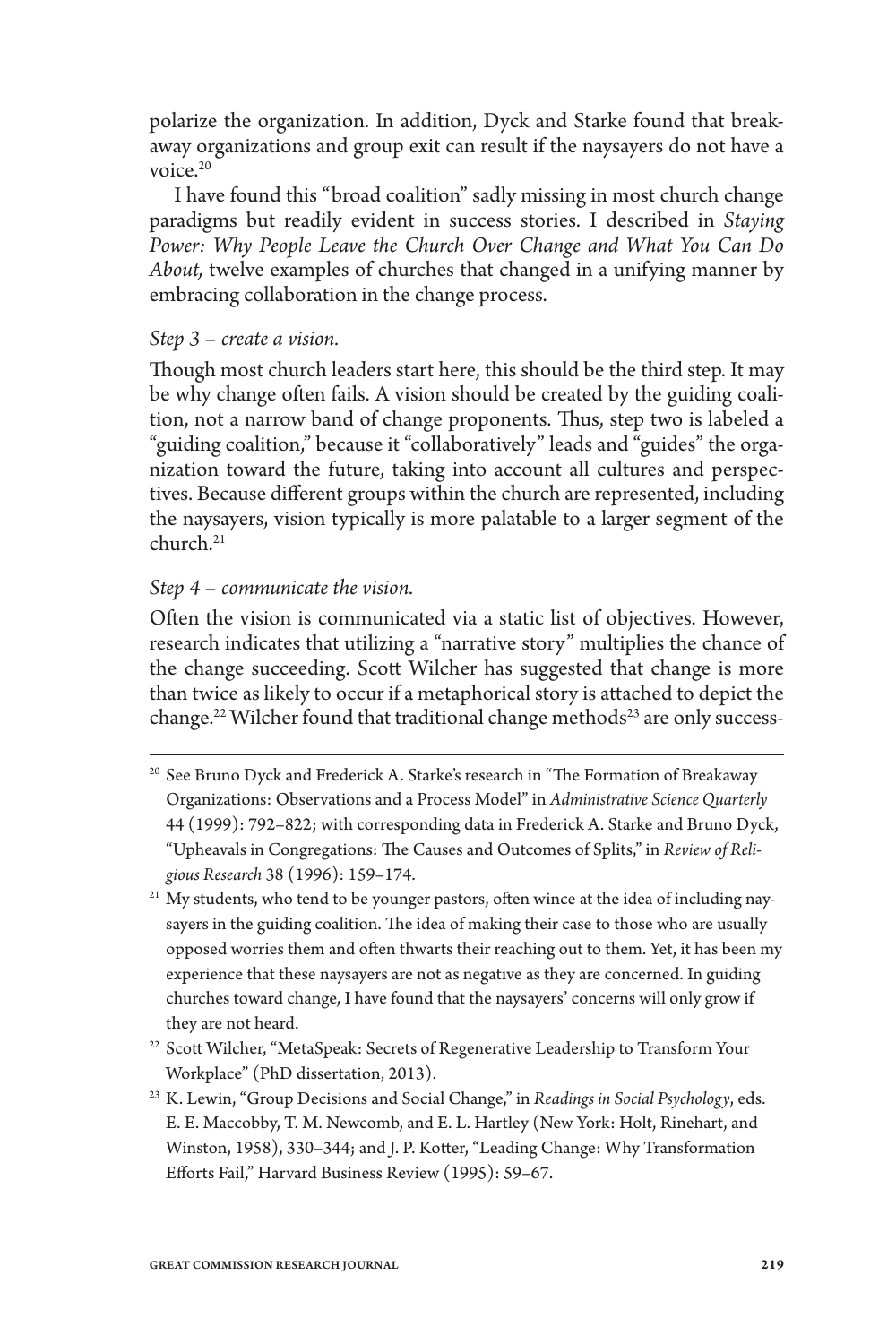ful about 30% of the time.<sup>24</sup> However, when metaphors, such as narrative stories, are attached to depict the change process, the success rate jumps to almost 85%.25 The communication aspect of the story attached to the vision thus becomes critical. The Bible is replete with stories that can serve as metaphorical agents for change.

## *Step 5 – give others power to act on the vision.*

This means delegating to others the authority to change things (however, start with small wins; see step six). This allows change to take place through members of the guiding coalition, rather than one person who might become a lightening rod for criticism. As seen above, change is usually not successful when one person alone sets the vision, but rather succeeds when the guiding coalition is empowered to chart the way forward.

### *Step 6 – create short-term wins.*

This is probably the most overlooked yet logical step. Kotter found that organizations that create short-term wins get more buy-in from reticent members. For instance, instead of launching a full-fledged Hispanic ministry, one client began with once a month worship led by Spanish-speaking members of the church. The opportunity for congregants to experience the validity and authenticity of worship in another language (or in different musical genres) on a short-term basis, can convince many people of their long-term legitimacy. I have often summarized this as "long term goals begin with short-term wins."

## *Step 7 – change systems, structures, and policies that do not fit the vision.*

This means the organization must fundamentally and systemically change. This cannot be window dressing. Serious, substantial change usually must occur. A congregation may need to grow into one of the multicultural models described earlier. Regardless, it is important to reevaluate elements and programs in the church that cannot support the new direction. Too often, leaders want to hurry the process, feeling that if they start with eliminating ministries, the road forward will be easier. Yet, my case study experiences suggest it will not.<sup>26</sup> Systems and structures must change, but they should change as a result of a latter step in a process model that has been verified by short-term wins. While organizations must structurally change to transition into an organization relevant to changing environments, these systemic

<sup>24</sup> J. Balogun and V. H. Hailey, *Exploring Strategic Change* (Essex, England: Pearson Education, 2008).

<sup>&</sup>lt;sup>25</sup> G. R. Bushe and A. F. Kassam, "When Is Appreciative Inquiry Transformational? A Meta-case Analysis," *The Journal of Applied Behavioral Science* 41(2), (2005): 161–181.

<sup>26</sup> Whitesel, *Staying Power*, and *ORGANIX: Signs of Leadership in a Changing Church*  (Nashville: Abingdon Press, 2011).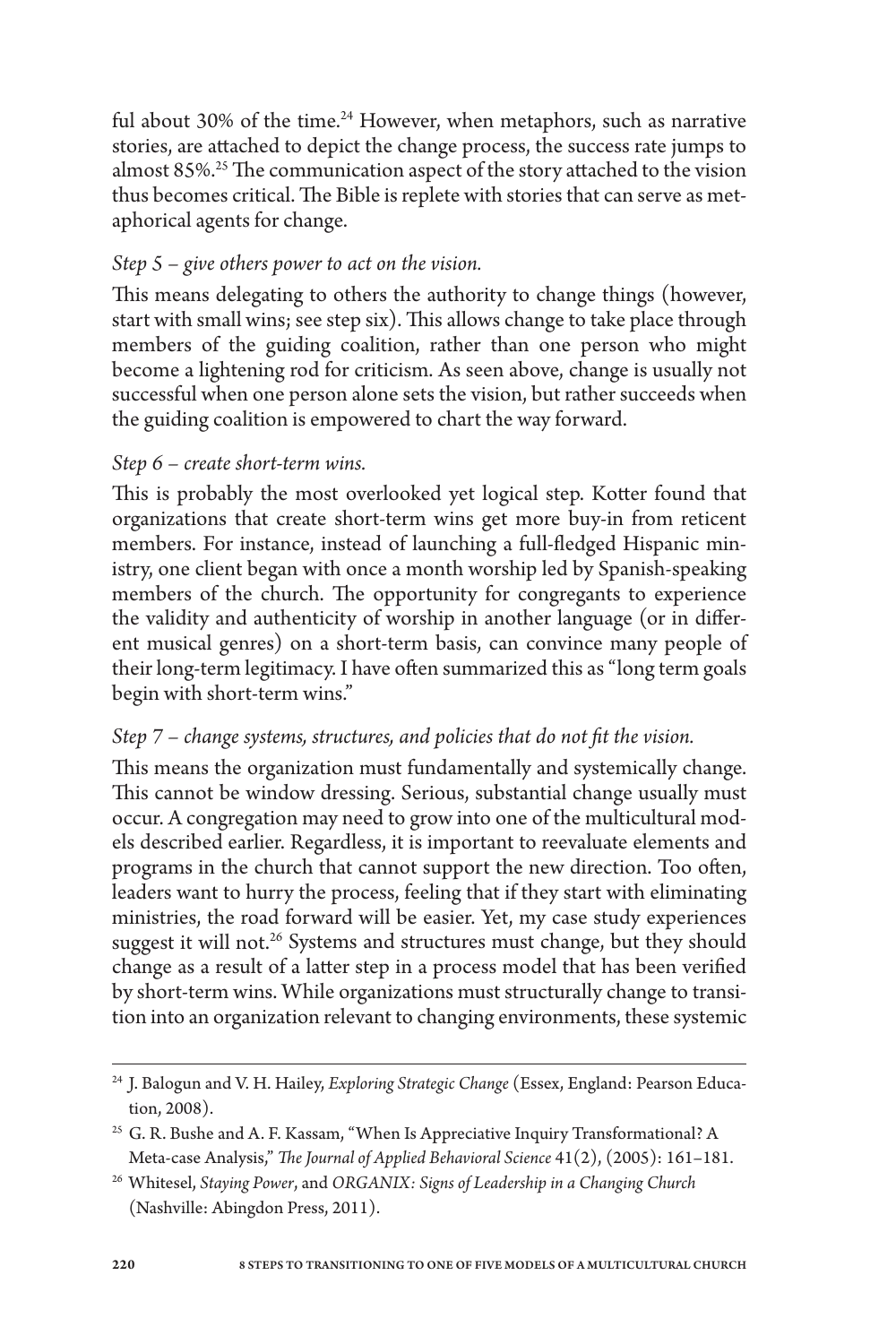changes will be more likely to occur if viewed as the last step of the process, rather than the first.

This article has sought to introduce the reader to a basic process model toward one of five objectives. For further research, I have created an online encyclopedia at ChurchHealth.wiki, where readers can search by word for parallel research related to this article.

#### **Bibliography**

Balogun, J., and V. H. Hailey. *Exploring Strategic Change*. Essex, England: Pearson Education, 2008.

Bennis, Warren G. *Changing Organizations.* New York: McGraw-Hill, 1996.

- Bushe, G. R., and A. F. Kassam. "When Is Appreciative Inquiry Transformational? A Meta-case Analysis." *The Journal of Applied Behavioral Science* 41(2), (2005): 161–181.
- Dyck, B., and F. A. Starke. "The Formation of Breakaway Organizations: Observations and a Process Model." *Administrative Science Quarterly* 44 (1999): 792–822.
	- ———. "Upheavals in Congregations: The Causes and Outcomes of Splits." In *Review of Religious Research* 38 (1996): 159–174.
- DeYmaz M., and B. Whitesel. re:MIX Transitioning Your Church to Living Color. Nashville: Abingdon Press, 2016.

Hiebert, P. *Cultural Anthropology*. Grand Rapids: Baker Academic, 1976.

- Jensen, R. "White Privilege Shakes the US." In P.S. Rothenberg, *White Privilege: Essential Readings on the Other Side of Racism*. New York: Worth Publishing, 2002.
- Kotter, J.P. "Leading Change: Why Transformation Efforts Fail," Harvard Business Review (1995): 59–67.
- Kraft, C. *Christianity in Culture: A Study of Dynamic Biblical Theologizing in Cross-Cultural Perspective*. Maryknoll, New York: Orbis Books, 1979.
- Lewin, K. "Group Decisions and Social Change." In *Readings in Social Psychology*, edited by E. E. Maccobby, T. M. Newcomb, and E. L. Hartley, 330–344. New York: Holt, Rinehart, and Winston,1958.
- Ortez, M. *One New People: Models for Developing a Multiethnic Church*. Downers Grove, IL: Inter-Varsity Press, 1996.
- Perkins, J. M. *A Quiet Revolution: The Christian Response to Human Need, a Strategy for Today*. Urban Family Publications, 1976.
- Portes A., and R. G. Rumbaut. *Immigrant American: A Portrait*. Oakland: University of California Press, 1996.
- Taylor, J.V. "Cultural Ecumenism." In *Church Missionary Society Newsletter*, Nov. 1974, 3; see also Taylor, J. V. "The Theological Basis of Interfaith Dialogue." In *Mission Trends*: *Faith Meets Faith* 5, edited by G. M. Anderson and T. F. Stansky, 93. Mahwah, NJ: Paulist Press, 1981.
- Rumbaut, R. G. "Acculturation, Discrimination, and Ethnic Identity among Children of Immigrants." In *Discovering Successful Pathways in Children's Development: Mixed Methods in the Study of Childhood and Family Life*, edited by T. S. Weisner. Chicago: University of Chicago Press, 2005.
- Schaff, P., and D. S. Schaff. *History of the Christian Church* 1. New York: Charles Scribner's Sons, 1910.
- Sider, R. J., and A. F. Tizon. *Linking Arms, Linking Lives: How Urban-Suburban Partnerships Can Transform Communities*. Grand Rapids, MI: Baker Books, 2008.
- Sanchez, D. "Viable Models for Churches in Communities Experiencing Ethnic Transition." Unpublished paper, Fuller Theological Seminary, 1976.